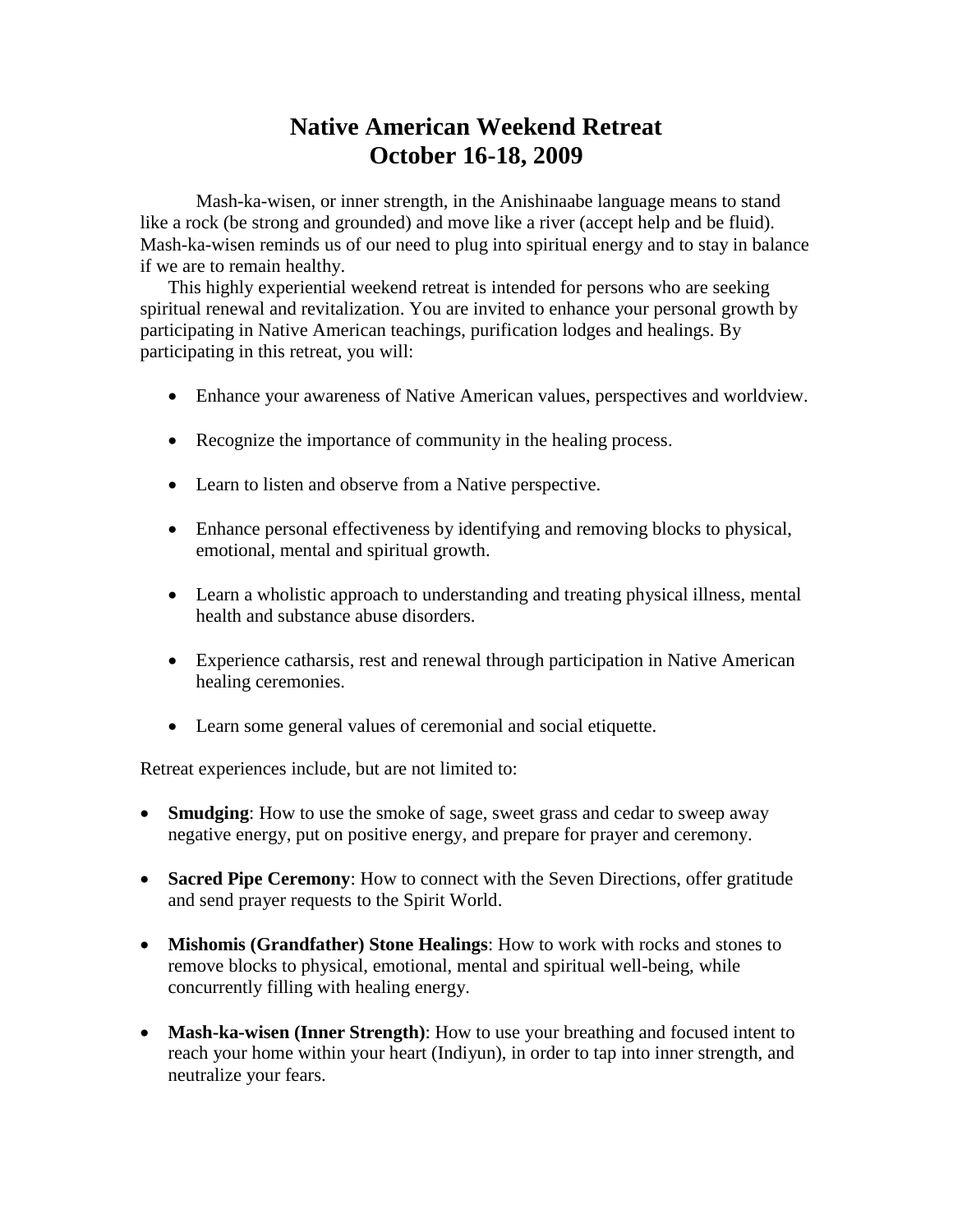- **Medicine Wheel**: How to come into greater balance spiritually, mentally emotionally and physically by employing the Seven Directions.
- **Sacred Laws**: How to bring yourself into alignment with the Sacred Laws of the Universe, to harmonize your life with Namaji (the ultimate Anishinaabe life principles of pride, honor, dignity and respect) so that you may experience greater joy.
- **Purification Lodge**: How ceremony, sacred steam, prayer and community can cleanse, purify and heal.

## **General Information**

**For Program Information:** Call Tom Shiltz at 1-800-767-4411, ext. 1349.

**Fee:** Retreat cost is \$295. This includes lodging, retreat materials, and a traditional Native American lunch on Saturday. Other meals are on your own. Attendance capacity is limited and reservations will close when maximum participation responses are received.

**Lodging:** Lodging is provided through the *Bridge Builder* retreat house located in Lac du Flambeau Wisconsin. Go to [www.nawakwa.com](http://www.nawakwa.com/) and click on the *Bridge Builder* for directions and more information about the facility.

**Date and Time:** The retreat begins on Friday evening, October 16, at approximately 6:00 p.m. We will start at 9:00 a.m. on Saturday and Sunday. A purification lodge ceremony is scheduled for Saturday night. The retreat will end at 2:00 p.m. on Sunday, October 18. You can arrive at the *Bridge Builder* anytime after 3:00 p.m. on October 16.

**Location of Teaching Lodge**: The retreat experience itself will be conducted at the home of Mildred Eagle Woman Schuman, an Ojibwe elder, teacher and ceremonial leader, on the shores of Flambeau Lake in Lac du Flambeau, WI. There is a purification lodge and teaching lodge located on her property where we will meet for teachings, healings and talking circles. Eagle Woman's lodge is about 10 minutes away from the *Bridge Builder* retreat house. We will drive together to Eagle Woman's home each day of the retreat.

**What to Bring Each Day to the Teaching Lodge:** Wear casual clothes, and be sure to bring along warm clothes as temperatures can fluctuate dramatically in the north woods. Also bring a drum, rattle or flute if you have one. Women are asked to wear a long skirt for retreat activities, as it is traditional for women to wear skirts for ceremony. This includes the purification lodge ceremony on Saturday night. Sweatpants, leggings, etc. are appropriate underneath skirts. For the purification lodge ceremony men typically wear a swim suit. Bring a large towel or two as well to this ceremony.